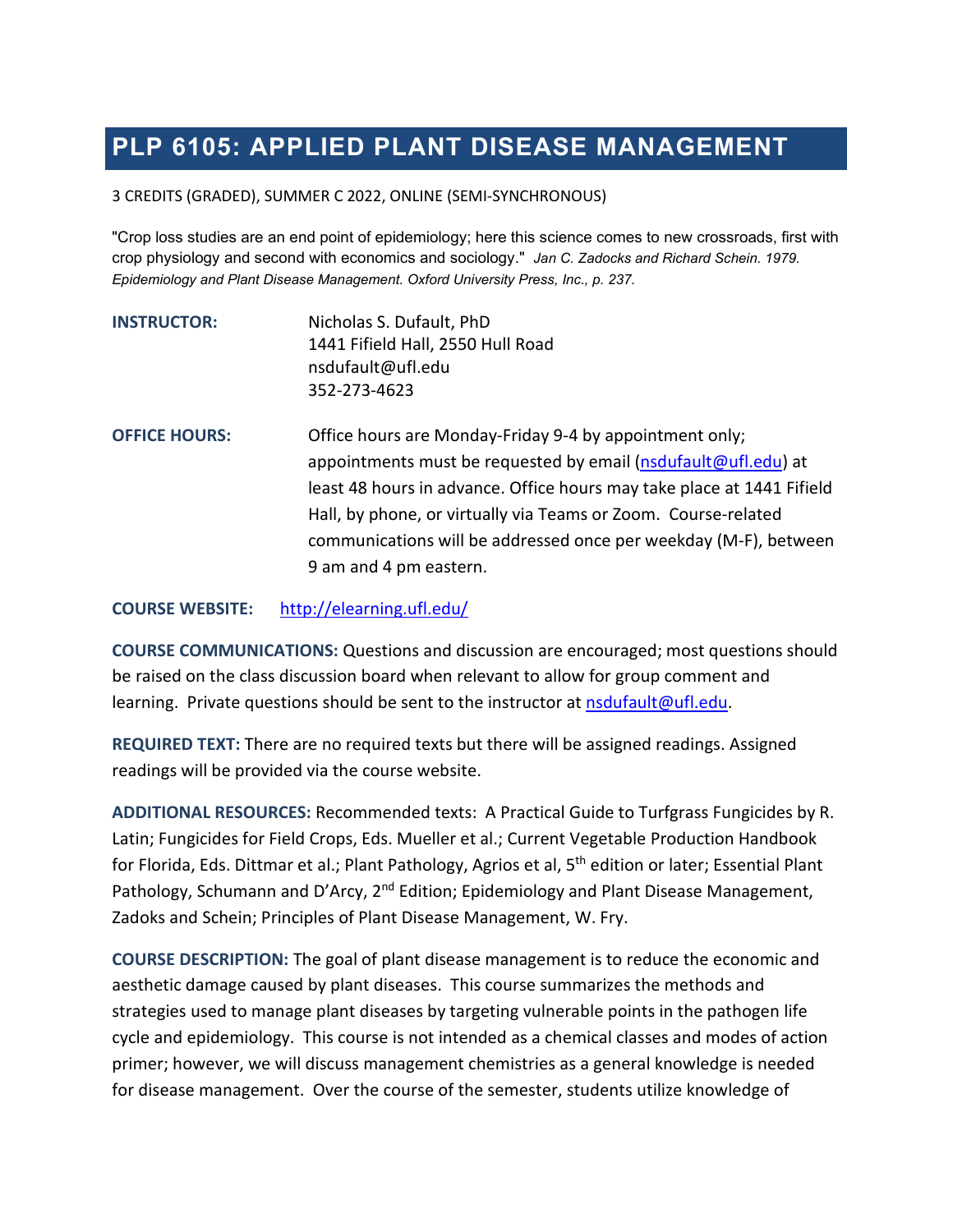organismal biology, epidemiology, management chemistry, and economics to develop strategies for managing plant diseases.

**PREREQUISITE KNOWLEDGE AND SKILLS:** An introductory course in biology, plant science, or microbiology is recommended. Additionally, basic knowledge of plant horticulture will be valuable in the interpretation of management strategies, and an introductory course in plant pathology is strongly advised, but not required. Students should have a working knowledge of the distance-education tools used to disseminate the course content; at a minimum, students will need to be able to navigate the course website and materials, play the lectures, link to online resources, participate in chat-type discussions, use and respond to email, and produce and upload written and video content to the course website.

**PURPOSE OF COURSE:** The purpose of this course is to develop and/or advance students' knowledge of plant disease management options, incorporating pathogen biology, epidemiology, management chemistry, and economics.

**COURSE GOALS AND/OR OBJECTIVES:** By the end of this course, students will/will be able to:

- $\checkmark$  define plant disease in general terms and understand the plant disease pyramid
- $\checkmark$  define types of inoculum, examples of initial vs secondary (monocyclic vs polycyclic)
- $\checkmark$  contrast disease incidence and severity
- $\checkmark$  identify common rating scales, describe potential pitfalls of disease assessment tools
- $\checkmark$  contrast bacterial, fungal and viral disease symptoms and signs, name the diagnostic tests and efficacies, discuss potential pathogen spread, discuss cultural/environmental factors conducive to bacterial disease development
- $\checkmark$  recognize symptoms/signs of common abiotic and arthropod/other agent damage
- $\checkmark$  identify personnel who can assist with each type of plant problem
- $\checkmark$  identify how to collect a plant disease sample and interpret lab results
- $\checkmark$  explain prevention, sanitation, protection, therapy & exclusion management techniques
- $\checkmark$  understand how to find and interpret product labels and efficacy data
- $\checkmark$  identify management component costs (labor, product, community, reputation)
- $\checkmark$  define IPM, recognize the components of an integrated management plan
- $\checkmark$  calculate product application amounts, understand application equipment calibrations
- $\checkmark$  explain how to relay or provide disease management information to the public and private industry

**INSTRUCTIONAL METHODS:** This course is online. It is structured as a series of modules with assessments built in. I utilize graded quizzes (at the end of a lecture, meant to direct students' attention to important topics and to give me an idea of areas that may need more instruction) and graded projects and papers (at the end of a unit, to assess students' retention and comprehension of important topics). I also assign papers to read for additional information,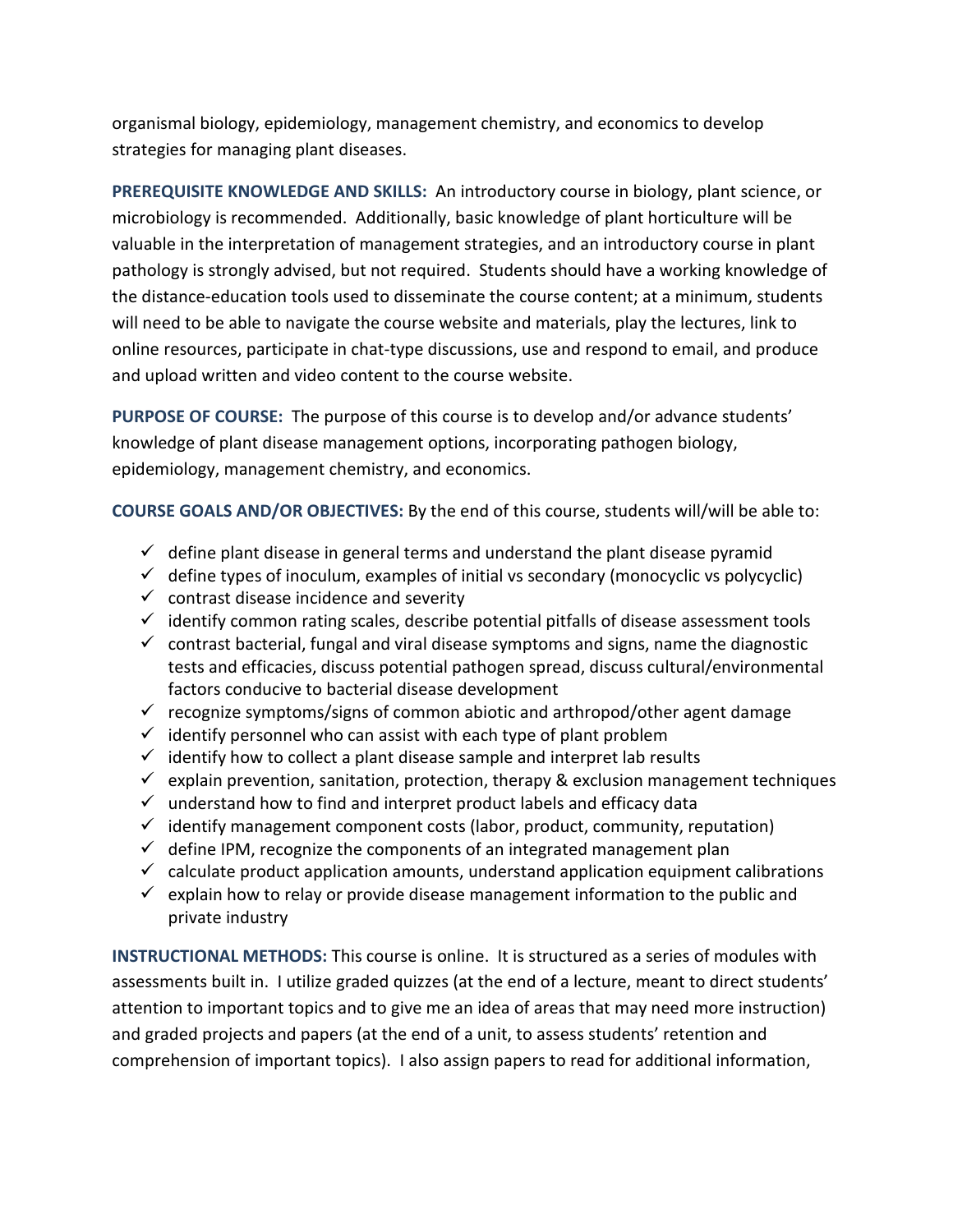projects to complete to demonstrate problem-solving, and discussion boards to gauge participation. This course is taught at the graduate level.

#### COURSE POLICIES:

**ATTENDANCE POLICY:** Your registration in this course indicates your willingness to participate fully. As this is an online course, you may progress through the modules at your own pace, within the weeklong time frame of the assigned modules. Participation is gauged during timed discussion boards (which count as part of the overall grade), but there are no other required attendance opportunities. Withdrawal from this course must be during the normal add/drop window designated by UF.

**QUIZ/EXAM POLICY:** Quizzes and projects are intended to provide the student with opportunities to apply what they learn. Grades will be based on timed open-book quizzes, projects, participation in discussion threads, and the final timed, open-book exam. The final exam is cumulative and occurs the last week of classes. I will drop your lowest quiz grade when calculating your overall grade. You may inquire about quiz and exam grades for 48 hours following the return of grades for that quiz or exam; feedback should be pertinent to the learning objectives at that time.

**MAKE-UP POLICY:** Quizzes and projects have a window in which they must be completed. Emergencies do happen, and if they will impact your participation in any graded opportunity, you must contact the instructor by email as close as possible to the quiz/exam/project due date and time. Make-up quizzes/exams/assignments may be allowed under such circumstances; a doctor's note or other official documentation may be required. Power outages, computer problems, and software glitches may occur, even under the best of circumstances. In order to allow yourself plenty of time to work around these unforeseen technological issues, do not wait until the last minute to complete assignments or assessments at the end of each module!

**ASSIGNMENT POLICY:** Assigned readings are for your edification and to expand your knowledge base. Major topics from assigned readings may be addressed in quizzes and the final exam. Assignment/quiz/exam due dates are listed on the website and times are firm; plan accordingly. Rare exceptions may be made in the event of an emergency, see the make-up policy above. Requirements for class attendance and make-up work are consistent with university policies that can be found at: [https://catalog.ufl.edu/ugrad/current/regulations/info/attendance.aspx.](https://catalog.ufl.edu/ugrad/current/regulations/info/attendance.aspx)

**COURSE TECHNOLOGY:** This course is delivered through the online resource, Canvas. The course and support and resources are all available at [http://elearning.ufl.edu/.](http://elearning.ufl.edu/) Registration in this course indicates you have basic knowledge in computer use and online technology to enable your full participation in the course. Since we are using an electronic resource, your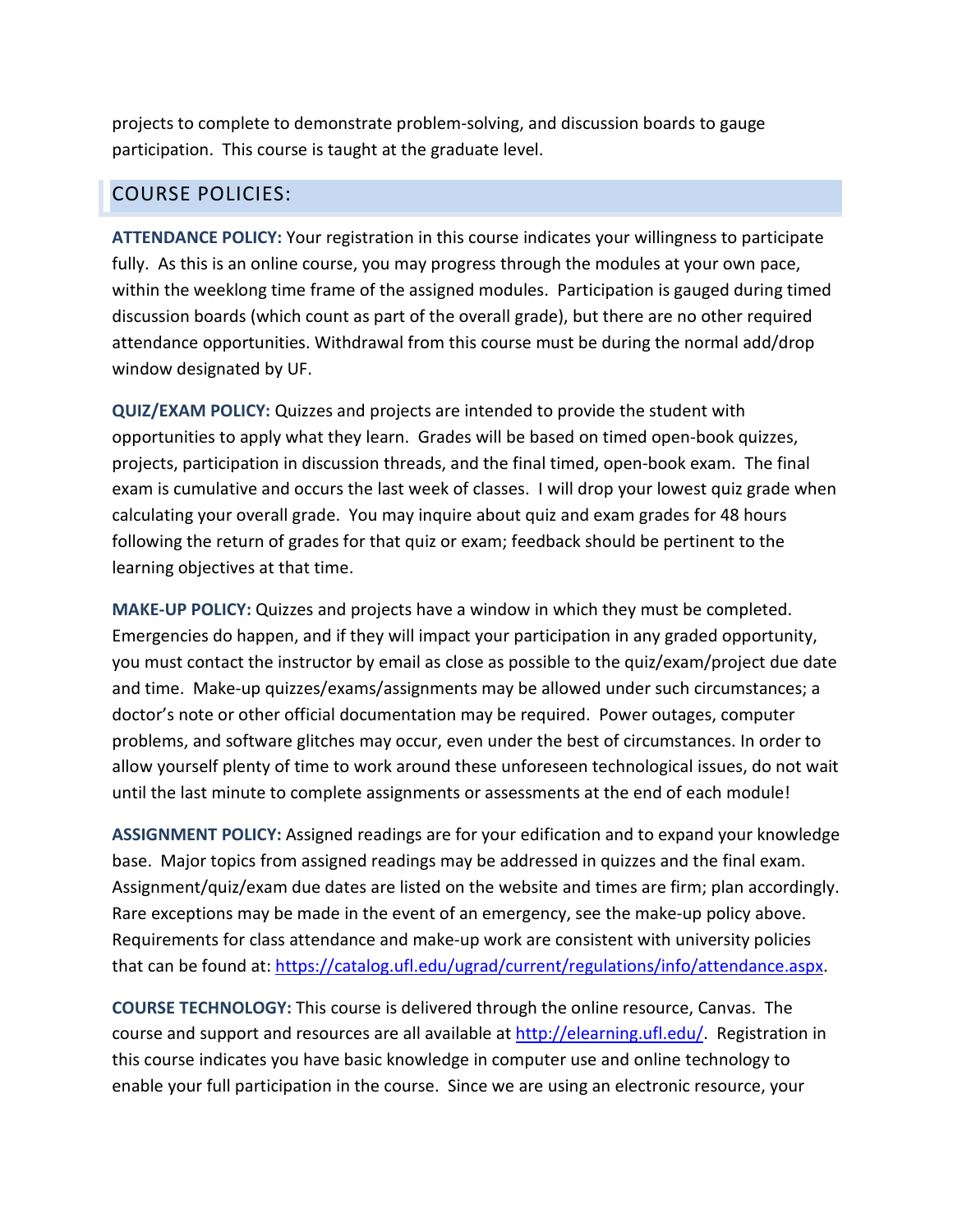registration indicates you understand that things such as bandwidth, power, etc., are integral to making it work, and you will plan accordingly.

#### GRADING POLICIES:

| <b>Assignment</b>                                                                                                 | <b>Percent</b> |
|-------------------------------------------------------------------------------------------------------------------|----------------|
| Quizzes/Short assignments                                                                                         | 30%            |
| Disease factsheet (3 assignments)                                                                                 | 12%            |
| Management in a jiffy                                                                                             | 8%             |
| Management plan project                                                                                           | 20%            |
| Discussion participation and grading others' assignments (peer-<br>to-peer learning and evaluation opportunities) | 15%            |
| Final exam                                                                                                        | 15%            |

**GRADING SCALE:** This course will be graded using letter grades, to include minus grades.

| Letter<br>grade     | ℅      | Points     |
|---------------------|--------|------------|
| А                   | 94-100 | 235        |
| А-                  | 90-93  | 225        |
| B+                  | 87-89  | 218        |
| R                   | 84-86  | 210        |
| в-                  | 80-83  | 200        |
| C+                  | 77-79  | 193        |
| C                   | 74-76  | 185        |
| C-                  | 70-73  | 175        |
| D+                  | 67-69  | 168        |
| D                   | 64-66  | 160        |
| D-                  | 60-63  | 150        |
| F                   | <59.5  | $<$ 148.75 |
| <b>Total points</b> |        | 250        |
|                     |        |            |

Assignments are weighted by the number of points assigned to them. Final grades are calculated as total points earned out of total points possible for the course assignments. Total points for the course equal 250, and the number of points needed to reach a certain letter grade or percent grade are noted in the table to the left. I round one decimal point, so an 83.5 becomes an 84, but an 84.4 becomes an 84.

**LATE ASSIGNMENTS POLICY:** Although you should make every effort to submit your assignments on time, late assignments will be given half credit (the assignment will be graded, then that grade will be divided by two for your final grade for the assignment) if turned in within two days of the due date. After that, the assignment grade will be a zero. Please plan accordingly; each assignment is open for a specific time period.

**EXTRA CREDIT:** Development of a short video or automated PowerPoint presentation on a specific topic related to disease management will be considered for one extra credit project. The objective of the project will be to enrich the course material with an explanation of a specific concept (e.g., how to calculate a sprayer or how a specific host-pathogen system is detected, diagnosed, or managed). The project must be outlined and proposed to the instructor, approved by the instructor, and the final product submitted before the last week of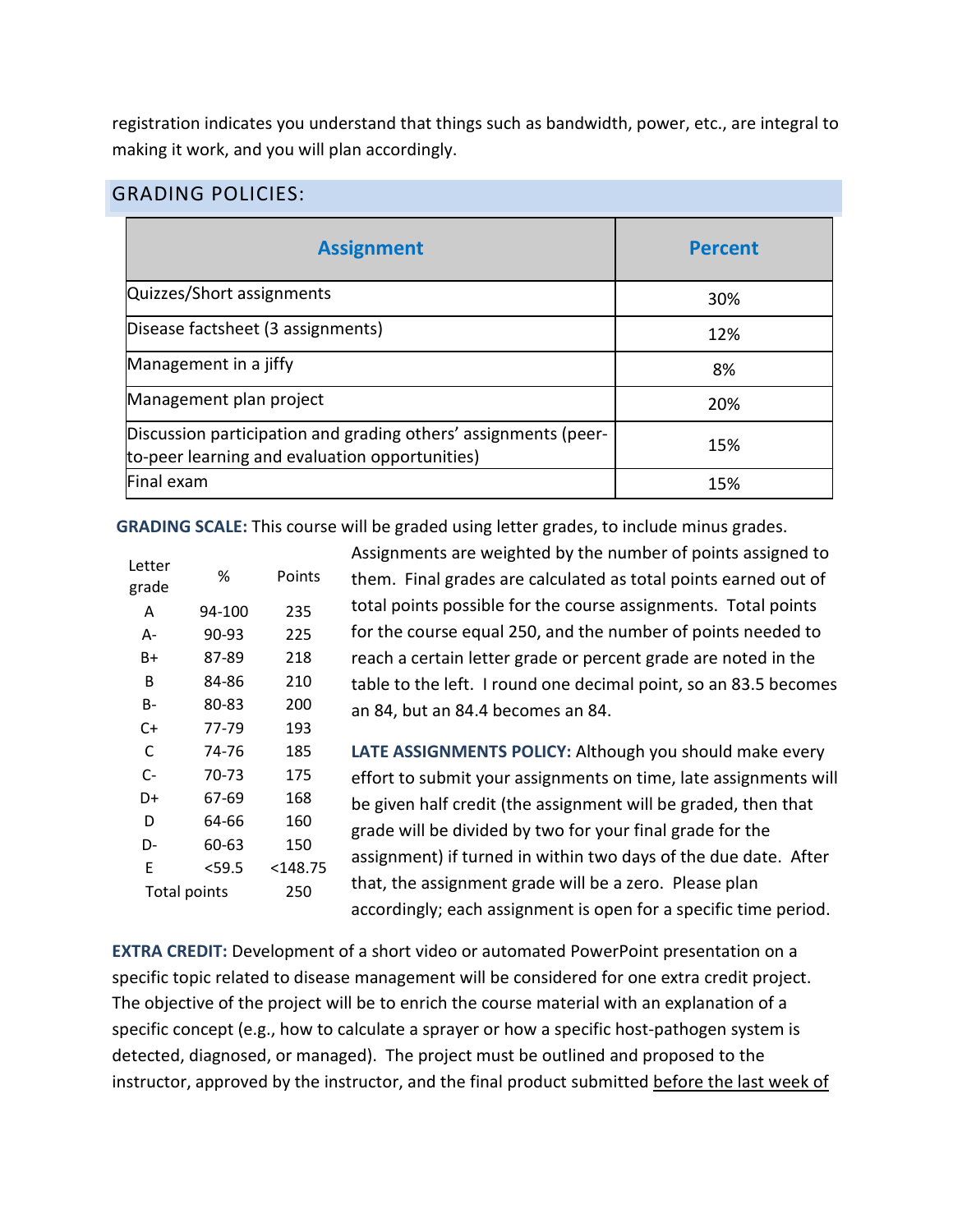the course. Projects will be worth up to five points, and the points awarded for the project will be added to the final points earned.

## **Course Schedule:**

This course will be taught as a series of modules during a 13-week session (summer C). You will need to complete the assessment(s) within each module before you can open a new module. Modules will open each Monday at 12:01 am. The final exam will be open for a specific 1.5 hour window of time on the exam day; you may start the exam at any point during the day between 7 am and 7 pm, and the clock will count down for 90 minutes. The exam will close at 7 pm, regardless of when you start the exam (so start no later than 5:30 pm). These timelines will be detailed during the first lecture.

| <b>Topic</b>                                           | <b>Description</b>                                                                                                                                           | Assignment/<br><b>Assessment</b> |
|--------------------------------------------------------|--------------------------------------------------------------------------------------------------------------------------------------------------------------|----------------------------------|
| Week 1:                                                |                                                                                                                                                              |                                  |
| Course overview                                        | Inspect syllabus, grading policy, expectations,<br>how to get help, accommodations<br>responsibilities; explanation of concepts flow                         | Quiz                             |
| Intro to Plant Disease<br>Management 1                 | What is a plant disease, disease pyramid,<br>pathogen life cycles and management;<br>Management vs control; Typology of loss;<br><b>Yield loss</b>           |                                  |
| Week 2:                                                |                                                                                                                                                              |                                  |
| Intro to Plant Disease<br>Management 2                 | Organic and conventional production systems;<br>Integrated pest management (IPM)/<br>Integrated Disease Management (IDM);<br>Sanitation and Cultural Methods | Quiz                             |
| Week 3:                                                |                                                                                                                                                              |                                  |
| Disease diagnosis                                      | Importance of diagnosis; Appropriate sample;<br>Diagnosis process and interpretation                                                                         | Quiz; Factsheet-1 Draft          |
| Week 4:                                                |                                                                                                                                                              |                                  |
| Viral disease<br>detection and<br>diagnosis            | Symptoms, signs, diagnostic tests,<br>cultural/environmental factors, potential<br>means of spread                                                           | Quiz; Factsheet-1 Final          |
| <b>Bacterial disease</b><br>detection and<br>diagnosis | Symptoms, signs, diagnostic tests,<br>cultural/environmental factors, potential<br>means of spread                                                           | Quiz                             |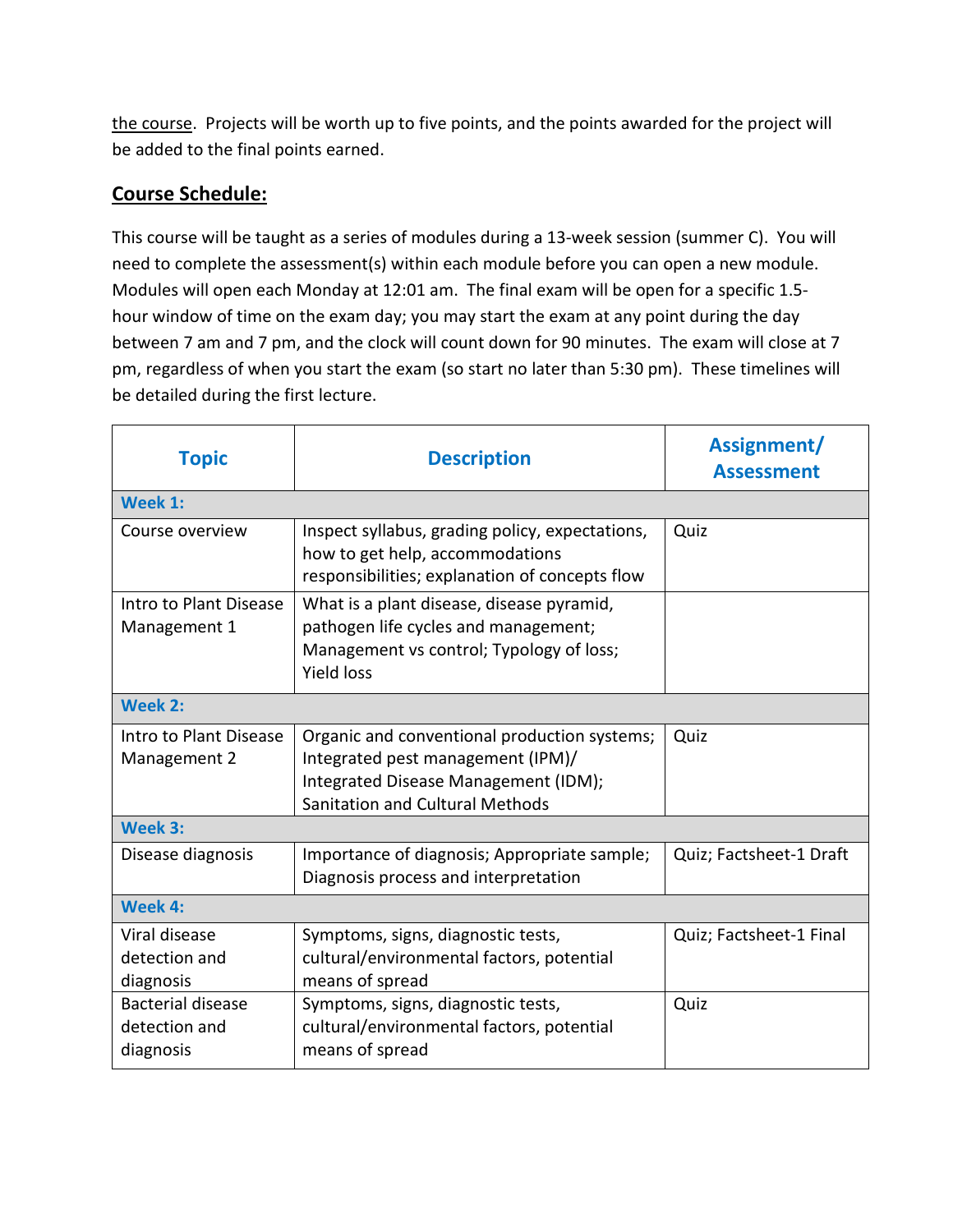| Fungal disease              | Symptoms, signs, diagnostic tests,                                                | Quiz                    |
|-----------------------------|-----------------------------------------------------------------------------------|-------------------------|
| detection and               | cultural/environmental factors, potential                                         |                         |
| diagnosis                   | means of spread                                                                   |                         |
| <b>Week 5:</b>              |                                                                                   |                         |
| Confounding factors         | Abiotic issues, nematodes, insects; vectors;                                      | Quiz; Factsheet-2 Draft |
|                             | asymptomatic hosts                                                                |                         |
| Plan of attack              | What data to collect; scouting, sample                                            |                         |
|                             | collection; diagnosis; interpreting results                                       |                         |
| Week 6:                     |                                                                                   |                         |
| Disease assessment          | Incidence and severity; Disease assessment                                        | Factsheet-2 Final       |
|                             | and rating (visual aids, scales and drones)                                       |                         |
| Week 7:                     |                                                                                   |                         |
| Epidemiology I              | Disease cycle review, disease progress curve;                                     | Quiz; Factsheet-3 Draft |
|                             | inoculum; monocyclic vs. polycyclic diseases                                      |                         |
| Epidemiology II             | Management effects on disease progress                                            | Quiz                    |
|                             | curves; Spread local and regional                                                 |                         |
| Week 8:                     |                                                                                   |                         |
| Viral, bacterial and        | Management options (resistance, chemical,                                         | Quiz; Factsheet-3 Final |
| fungal disease              | cultural, biological)                                                             |                         |
| management                  |                                                                                   |                         |
| Week 9:                     |                                                                                   |                         |
| Pesticide labels            | Reading a pesticide label, emergency                                              | Quiz; Management in a   |
|                             | exemptions, finding products, efficacy trials                                     | Jiffy: Podcast          |
|                             |                                                                                   |                         |
| Pesticide usage             | Safety; application methods; calibration;<br>Residential vs. Commercial sprayers; | Quiz                    |
|                             | managing drift                                                                    |                         |
| <b>Week 10:</b>             |                                                                                   |                         |
| Fungicides 101              | Modes of action, mobility, resistance                                             | Quiz; Case study        |
|                             | management (FRAC and relationships to IRAC                                        | Assignment              |
|                             | and HRAC)                                                                         |                         |
| <b>Week 11:</b>             |                                                                                   |                         |
| Management                  | Data analysis and interpretation; Taking action                                   | Develop Management      |
| Recommendations             |                                                                                   | Plan                    |
| Disease forecasting         | Forecasting models and decision support tools                                     | Quiz                    |
|                             | utilities and comparisons                                                         |                         |
| <b>Week 12:</b>             |                                                                                   |                         |
| <b>Economics and Social</b> | Thresholds, inputs, and decisions; Perception                                     | Quiz                    |
| Science                     | of risk                                                                           |                         |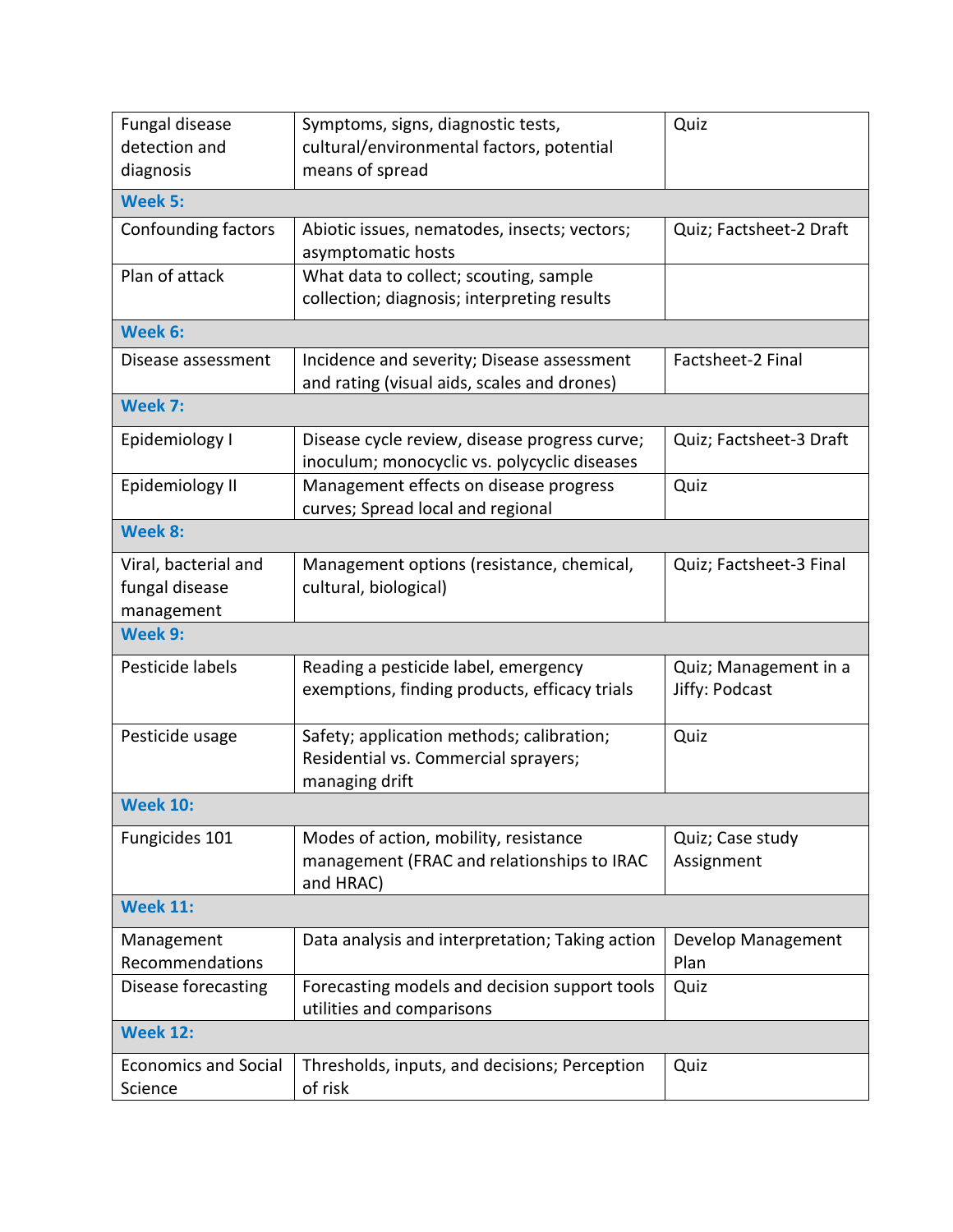| Ethics and<br>responsibilities | Finding balance in our responsibilities and<br>moral positions; From plant problem to<br>management recommendation |                                        |
|--------------------------------|--------------------------------------------------------------------------------------------------------------------|----------------------------------------|
| Putting it all together        | Final exam preparation and review                                                                                  | Develop and submit 5<br>exam questions |
| <b>Week 13:</b>                |                                                                                                                    |                                        |
| Final exam                     | Cumulative exam (90 minutes, open book)<br>Wednesday August 4th                                                    |                                        |

Disclaimer:This syllabus represents my current plans and objectives; it is subject to change as the need arises to enhance the class learning opportunities. Such changes, communicated clearly, are not unusual and should be expected.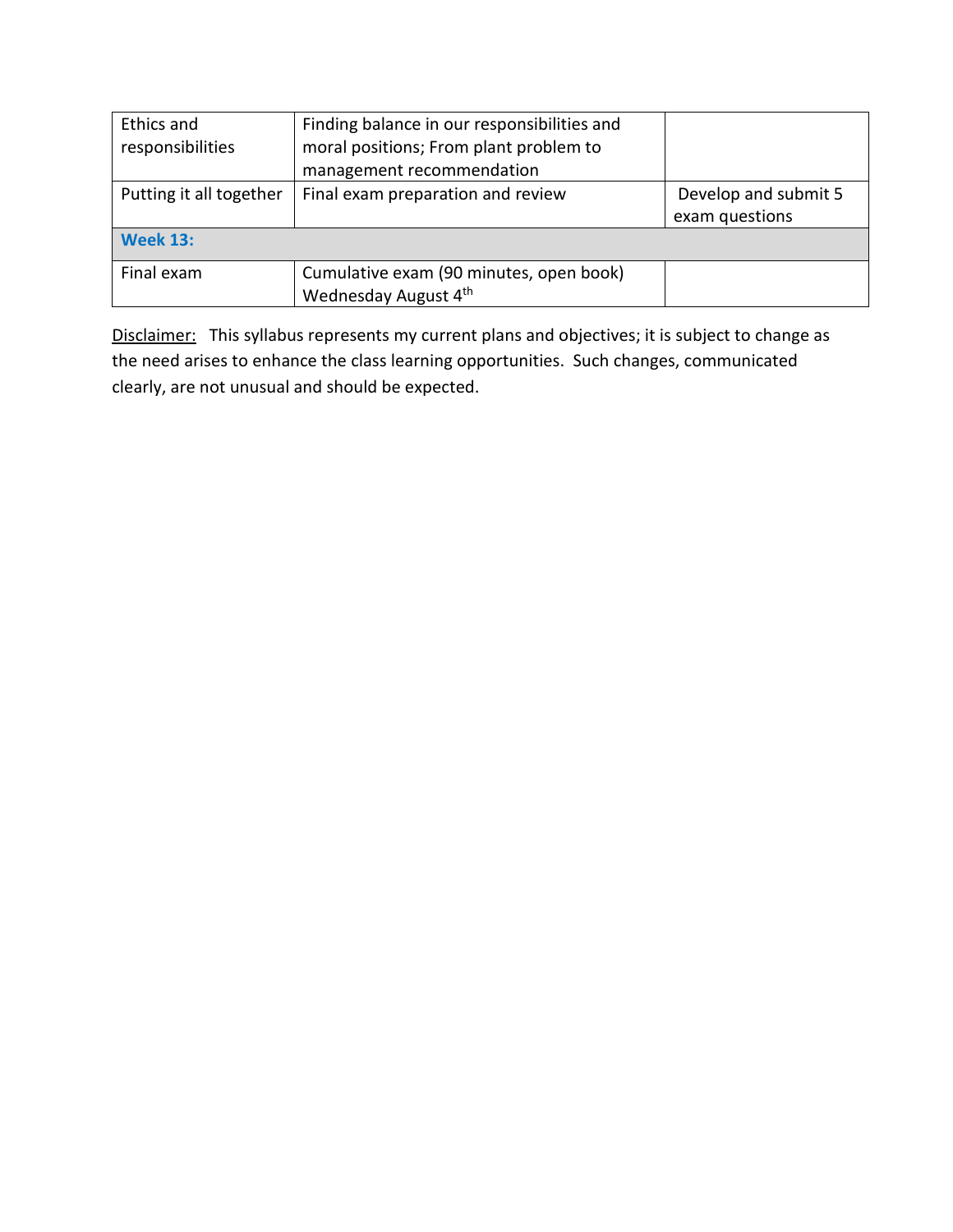### UF POLICIES:

**UNIVERSITY POLICY ON ACCOMMODATING STUDENTS WITH DISABILITIES:** Students requesting accommodation for disabilities must first register with the Dean of Students Office [\(http://www.dso.ufl.edu/drc/\)](http://www.dso.ufl.edu/drc/). The Dean of Students Office will provide documentation to the student who must then provide this documentation to the instructor when requesting accommodation. You must submit this documentation prior to submitting assignments or taking the quizzes or exams.

**UNIVERSITY POLICY ON ACADEMIC MISCONDUCT:** As a student at the University of Florida, you have committed yourself to uphold the Honor Code, which includes the following pledge: "We, the members of the University of Florida community, pledge to hold ourselves and our peers to the highest standards of honor and integrity by abiding by the Honor Code. On all work submitted for credit by students at the University of Florida, the following pledge is either required or implied: "*On my honor, I have neither given nor received unauthorized aid in doing this assignment.*" It is assumed that you will complete all work independently in each course unless the instructor provides explicit permission for you to collaborate on course tasks (e.g., assignments, papers, quizzes, exams). Furthermore, as part of your obligation to upload the Honor Code, you should report any condition that facilitates academic misconduct to appropriate personnel. It is your individual responsibility to know and comply with all university policies and procedures regarding academic integrity and the Student Honor Code. Violations of the Honor Code at the University of Florida will not be tolerated. Violations will be reported to the Dean of Students Office for consideration of disciplinary action. For more information regarding the Student Honor Code, please see: [https://www.dso.ufl.edu/sccr/process/student](https://www.dso.ufl.edu/sccr/process/student-conduct-honor-code/)[conduct-honor-code/](https://www.dso.ufl.edu/sccr/process/student-conduct-honor-code/)

**SOFTWARE USE:** All faculty, staff, and students of the University are required and expected to obey the laws and legal agreements governing software use. Failure to do so can lead to monetary damages and/or criminal penalties for the individual violator. Because such violations are also against University policies and rules, disciplinary action will be taken as appropriate. We, the members of the University of Florida community, pledge to uphold ourselves and our peers to the highest standards of honesty and integrity.

**NETIQUETTE: COMMUNICATION COURTESY:** All members of the class are expected to follow rules of common courtesy in all email messages, threaded discussions, and chats. [Describe what is expected and what will occur as a result of improper behavior] [http://teach.ufl.edu/wp](http://teach.ufl.edu/wp-content/uploads/2012/08/NetiquetteGuideforOnlineCourses.pdf)[content/uploads/2012/08/NetiquetteGuideforOnlineCourses.pdf](http://teach.ufl.edu/wp-content/uploads/2012/08/NetiquetteGuideforOnlineCourses.pdf)

**ONLINE COURSE EVALUATION PROCESS:** Student assessment of instruction is an important part of efforts to improve teaching and learning. At the end of the semester, students are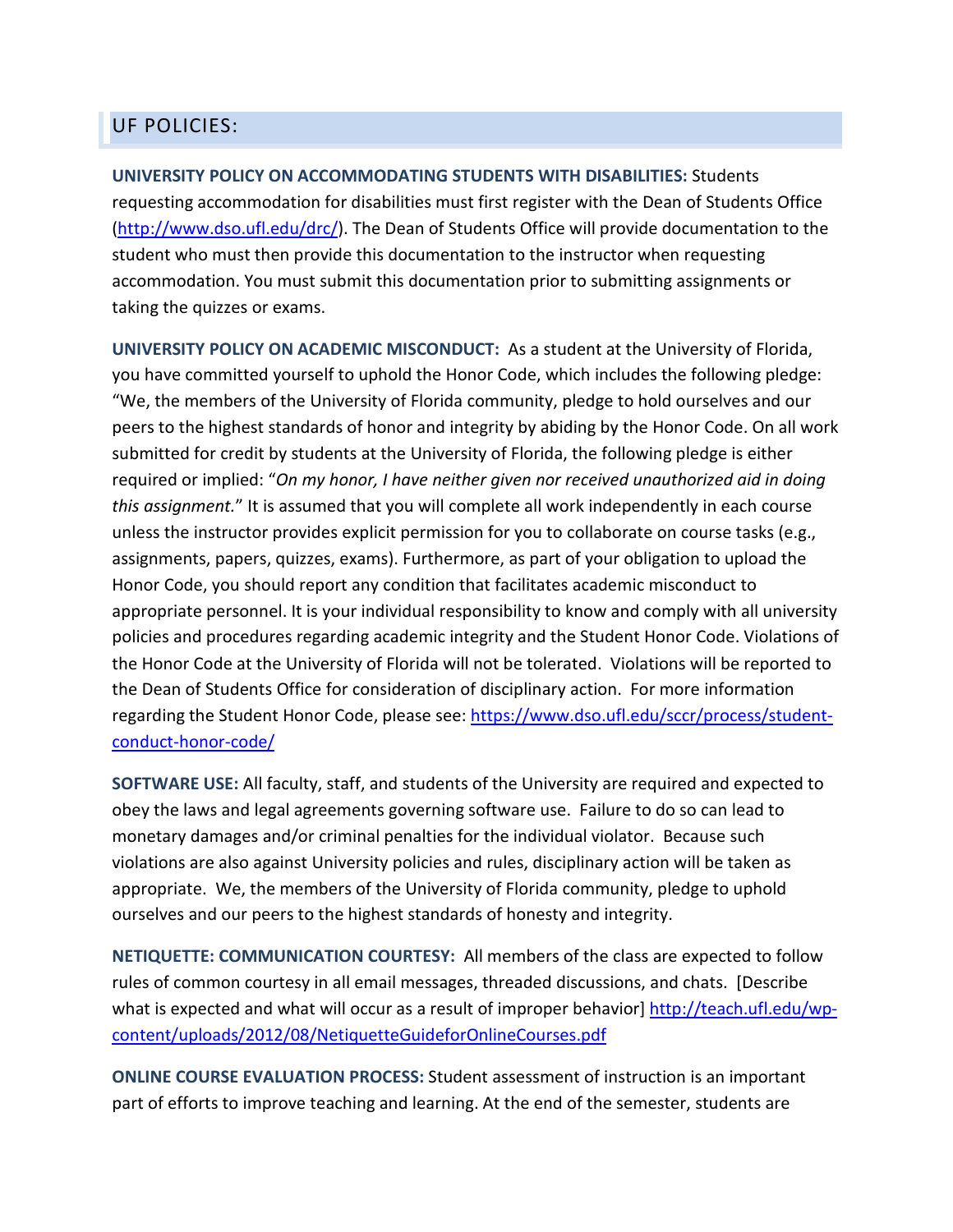expected to provide feedback on the quality of instruction in this course using a standard set of university and college criteria. These evaluations are conducted online at [https://gatorevals.aa.ufl.edu/.](https://gatorevals.aa.ufl.edu/) Evaluations are typically open for students to complete during the last two or three weeks of the semester; students will be notified of the specific times when they are open. Summary results of these assessments are available to students at [https://gatorevals.aa.ufl.edu/.](https://gatorevals.aa.ufl.edu/)

**STUDENT PRIVACY:** There are federal laws protecting your privacy with regards to grades earned in courses and on individual assignments. For more information, please see: <http://registrar.ufl.edu/catalog0910/policies/regulationferpa.html>

## GETTING HELP:

For issues with technical difficulties for E-learning in Canvas, please contact the UF Help Desk at:

- helpdesk@ufl.edu
- (352) 392-HELP select option 2
- <http://helpdesk.ufl.edu/e-learning-support/>

\*\* Any requests for make-ups due to technical issues MUST be accompanied by the ticket number received from LSS when the problem was reported to them. The ticket number will document the time and date of the problem. You MUST e-mail your instructor within 24 hours of the technical difficulty if you wish to request a make-up.

Students experiencing crises or personal problems that interfere with their general well-being are encouraged to utilize the university's counseling resources. The Counseling & Wellness Center provides confidential counseling services at no cost for currently enrolled students. Resources are available on campus for students having personal problems or lacking clear career or academic goals, which interfere with their academic performance.

• University Counseling & Wellness Center, 3190 Radio Road, 352-392-1575, [www.counseling.ufl.edu/cwc/](http://www.counseling.ufl.edu/cwc/) Counseling Services Groups and Workshops Outreach and Consultation Self-Help Library Wellness Coaching